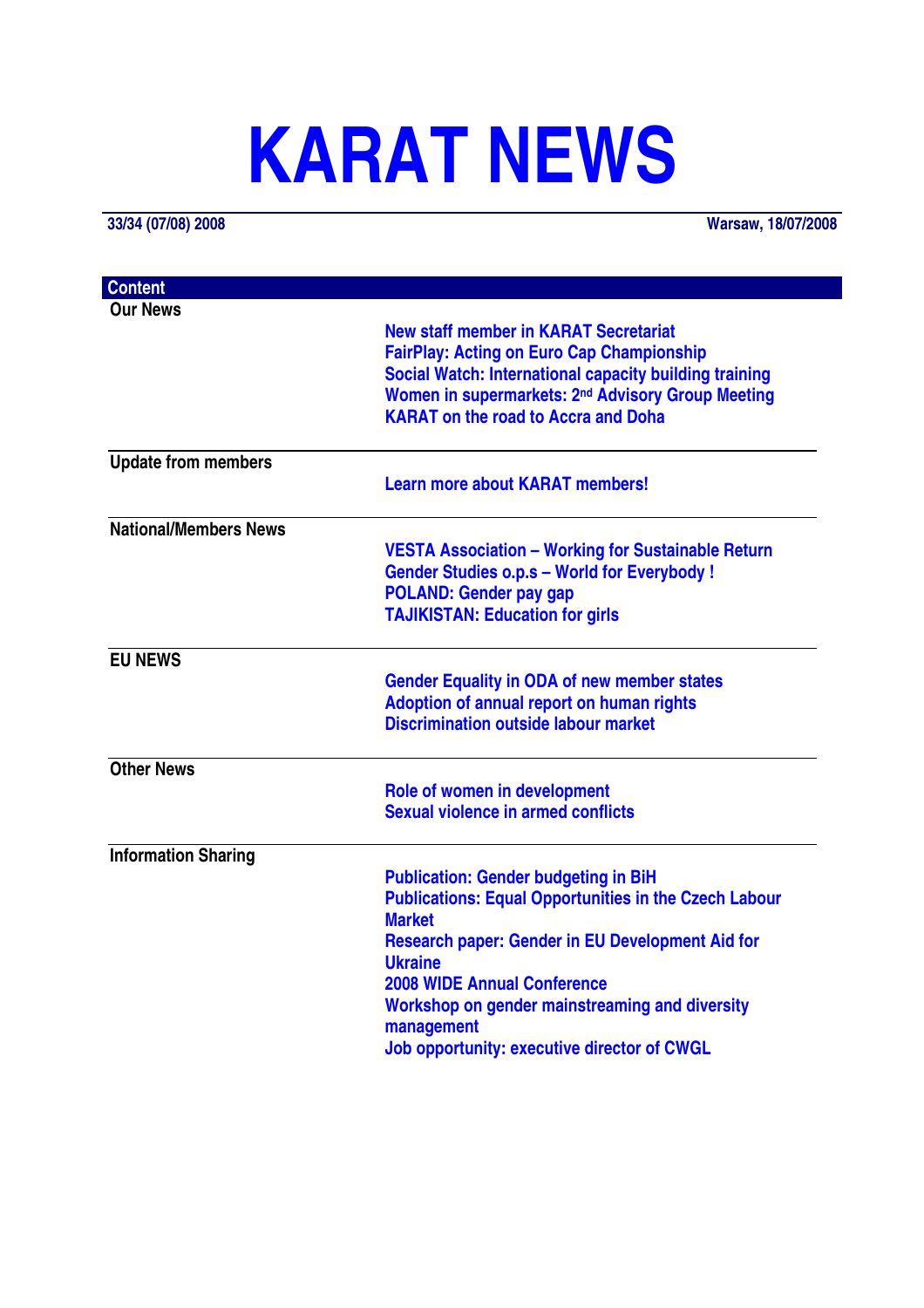# **Our News**

# **New Staff Member in KARAT Secretariat**

Agnieszka Chmielecka has joined KARAT to replace Joanna Pieczynska at coordination post of Labour Rights Protection from gender perspective in the super/hypermarket in Poland project. Agnieszka holds master's degree in law and B.A. in Slavic studies and has been working in NGOs engaged in human rights' protection, education and youth policy issues since 2000. As a former European volunteer (EVS) she continues her voluntary engagement as mentor for volunteers.

Agnieszka can be reached at: agnieszka.chmielecka@karat.org.pl



# **FairPlay: Acting on Euro Cap Championship**

On June 27th, just before the finals, the street action has been organized in Poland as a part of the Fair Play is sporting goods industry project. The aim of the happening was to raise awareness among consumers on the working conditions in the global sportswear and other sports articles production; and to mobilize their support to address companies like Adidas, Nike or Puma. The focus was put on soccer balls which are mainly hand made in Pakistan and India and the problem of child labour since it is widely reported in this sector. During the action, the group of activists was sewing balls wearing white masks to catch the attention of passersby. The ultimate goal was to collect massive number of signatures under the appeal to heads of companies to improve working conditions in their supply chains.

The initiative is a part of the Play Fair 2008 campaign and more information could be find at: http://www.playfair2008.org/index.php?option=com\_chronocontact&chronoformname=ioc\_form2 For more info contact Joanna Szabuńko at: joanna.szabunko@karat.org.pl or Magda Pochec at:

magda.pochec@karat.org.pl

# **Social Watch: International capacity building training**

An international training for national Social Watch coalitions from Italy, Poland and Czech Republic took place in Warsaw, Poland, on 7 – 10 July. Participants had the opportunity to get more information on how the social watch network functions; how to build and coordinate coalition on the national level; as well as how to carry out activities that relate to social watch in their home countries. The need for the production of the European Social Watch report has been identified and participants widely discussed its possible content and objectives. The meeting created also a room for the exchange of experiences and ideas.

For more info about Social Watch visit: www.socialwatch.org

To learn more about this event write to Julia Wrede at: julia.wrede@karat.org.pl or Magda Pochec at: magda.pochec@karat.org.pl

# **Women in supermarkets: 2nd Advisory Group Meeting**

On 19 June 2008, in frames of the project Labour right protection from gender perspective in the super/hypermarkets in Poland, the second successful meeting of the project experts group - Strategic Action Advise Body (SAAB) - took place in KARAT office. Experts discussed the content of the currently being prepared report analyzing the cases of workers rights violations and identifying the weak points of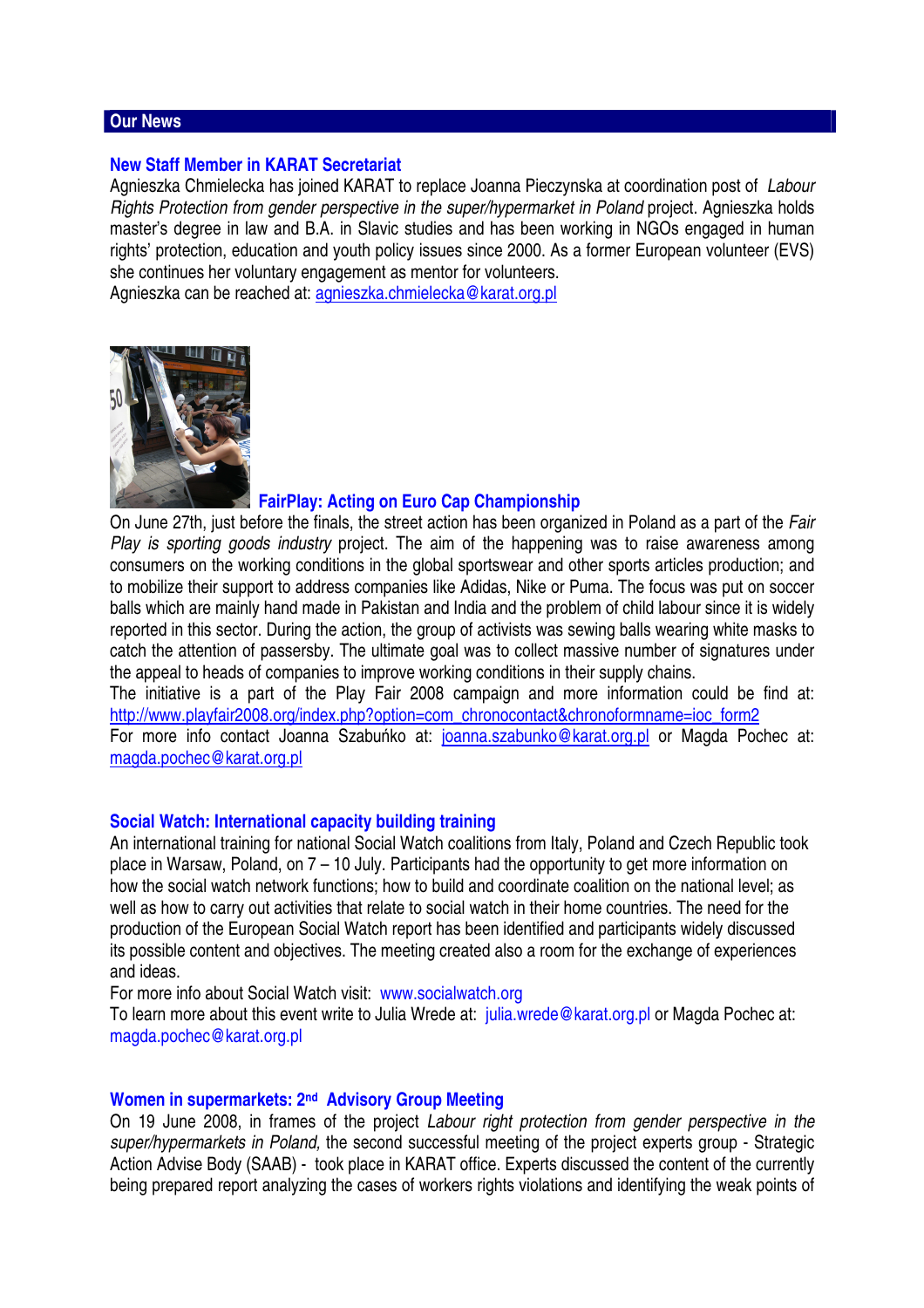the working conditions protection system. After termination, the report will be disseminated among employers, politicians, decision-makers and media serving as a lobbying tool for strengthening the protection of labour rights of women employed in a large market chains in Poland,

SAAB third and the last session will take place after holidays completing the advisory group final recommendations to improve the labour law in Poland.

To know more about the project please write to Agnieszka Chmielecka at:

agnieszka.chmielecka@karat.org.pl

# **KARAT on the road to Accra and Doha**

Kasia Staszewska - KARAT Networking Officer - joined Capacity Building workshop 'On the road again: Feminist visions and strategies for Accra and Doha' held on 14-15 July in Madrid, Spain. At the event organized by WIDE and Gender and Development WG / WIDE Spain approximately 40 participants from women's rights organizations and European development NGOs met together in order to exchange analyses and recommendations from a gender equality and women's empowerment perspective on the run up to: September 2008 Accra High Level Forum III on Aid Effectiveness, the September 2008 Millennium Development Goals Mid-term Review in New York and the November 2008 Doha Review International Conference of the Monterrey Consensus. The workshop aimed to strategise among women's rights organizations towards Accra and Doha and designing roadmaps for integrating feminist issues in those two agendas & processes.

Due to the recommendations developed by KARAT Board on its last meeting in May 2008, gender focused development cooperation is one of the main KARAT thematic priorities for the years 2009-2012. To know more write to Kasia Staszewska at: kasia.staszewska@karat.org.pl

# **Update from Members**





We have a great pleasure to introduce Org. "AUR" – National Association of Human Resources Specialists A.N.S.R.U. – professional, non-governmental organization, with the goal to promote human resources concept in Romania. One of the main field of organization's work concerns labour right protection together with the men-women equal opportunities promotion. High on the agenda one can also find HR consultancy and watchdog activities since Org. "AUR" is certified auditor collaborating with such multi-stakeholder initiatives as: Clean Clothes Campaign, Fair Labor Association, Etique sur l'Etiquette, Etical Trading etc. Currently Org. AUR is implementing 3 projects focusing on decent work and gender equality expertise areas, one of them – Procure IT fair - in partnership with KARAT.

As the new donor status of Romania arised after joining EU in 2007, Org. "AUR" is also a founder and active member of the FOND PLATFORM, the umbrella organization of NGOs acting in the field of cooperation for development.

We strongly encourage you to learn more about the organization at the website which is also available in English: www.resurseumane-aur.ro . If you have any questions you can also contact Ioana MĂNĂILĂ, Mariana PETCU or Raluca MĂNĂILĂ at: org.aur@gmail.com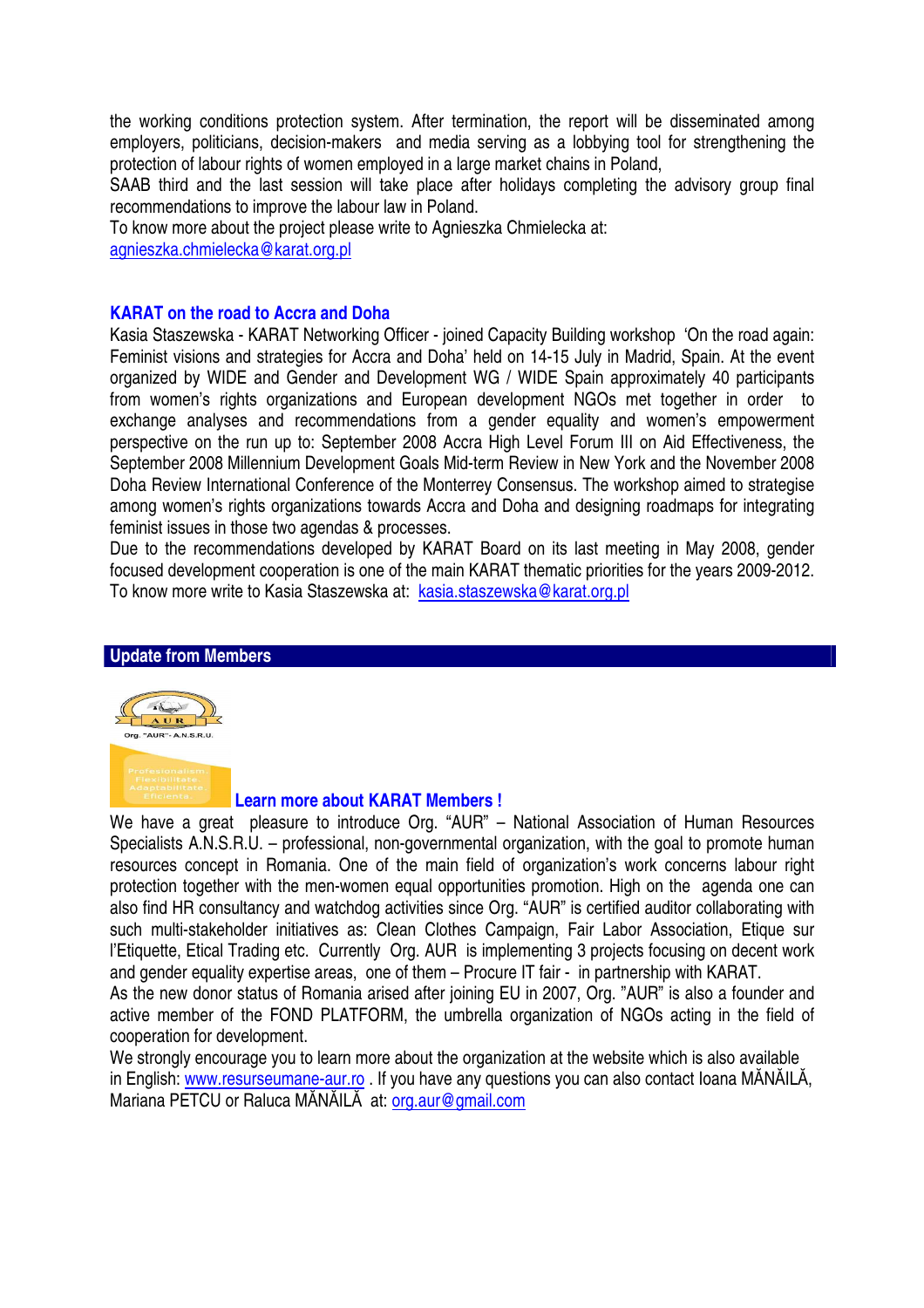# **VESTA Association – Working for Sustainable Return**

The media in the process of sustainable return and reintegration was the topic of the conference held in Tuzla on June 18th, 2008 organized by VESTA Association, KARAT member organization from Bosnia and Harzegovina. The purpose of the Conference was to draw the public's attention to the effect of the media in the process of reintegration and the need for fair and objective reporting which is independent of ethnic divisions and does not promote xenophobia, discrimination and nationalism. Due to the organizers the event provided answers to several questions from particular segments concerning the cooperation between the media and NGOs in the return zones, the effect of the media on safety, their role in the implementation of the Law on Free Access to Information during the reintegration process, and the responsibility of the media to combat discrimination and xenophobia.

The Conference was the result of years-long attempts of VESTA to instill the necessary level of sensitization into the local media responding to the community's needs and promote its progress.

To read more go to http://www.vesta.ba./en/node/99 or write to Amra Selesković at: Amra@vesta.ba

# **Gender Studies o.p.s – World for Everybody !**

Gender Studies o.p.s., Information and Advocacy Center for Women's Rights (GS, KARAT member from Czech Republic) together with its partner organizations from Fifty-Fifty: Equal Opportunities for Women and Men project, for the third time in a raw celebrated Gender Equality Day in Prague on 17-19 June 2008. The message of the event: **World for Everybody** ! purposed to positive display of menwomen partnership with regard to equal opportunities for both of the genders as the organizers recognized that men are also discriminated against their social, cultural end economic status.

Celebrations started with cultural event From the drawer to the public … my own gender writing and continued with race for equal opportunities in politics, Don't let them discriminate you ! exhibition display, equal opportunities workshop and handing out Fifty-Fifty Newspapers to the people in the streets of Prague. Celebrations finished in a great atmosphere with the concert of the feminist music group. Organizers and visitors are already looking forward into the next year !

If you want to know more about the event write to Linda Sokačová at: linda.sokacova@genderstudies.cz

# **GENDER at the EBRD**

European Bank for Reconstruction and Development (EBRD) has set up its first Gender Steering Group proposing pioneer gender action plan aiming at preventing gender discrimination in the Bank's project, mitigating inequalities and promoting greater opportunities for women in CEE/CIS. The action plan seeks to mainstream gender issues within the Bank, build the capacities for its staff and hire a gender specialist to manage Bank's gender programmes. Initially, tree pilot countries: Georgia, Kyrgyz Republic and Romania have been selected to for a review the Bank's accomplishments in empowering women and test the potential for implementation the gender-based approach.

The Bank is declaring to submit the draft action plan on gender on its website for public comments. You can read more in EBRD-NGO Newsletter at: http://www.ebrd.com/oppor/ngo/newsl/12\_web.pdf

# **POLAND: Gender pay gap**

The Ministry of Labour has just released report titled Employment in Poland in 2007 indicating that mean gender pay gap amounts 15 percent. When the top positions are compared the number rises to the alarming 30 percent. The figures picture blatant discrimination against women on the labour market,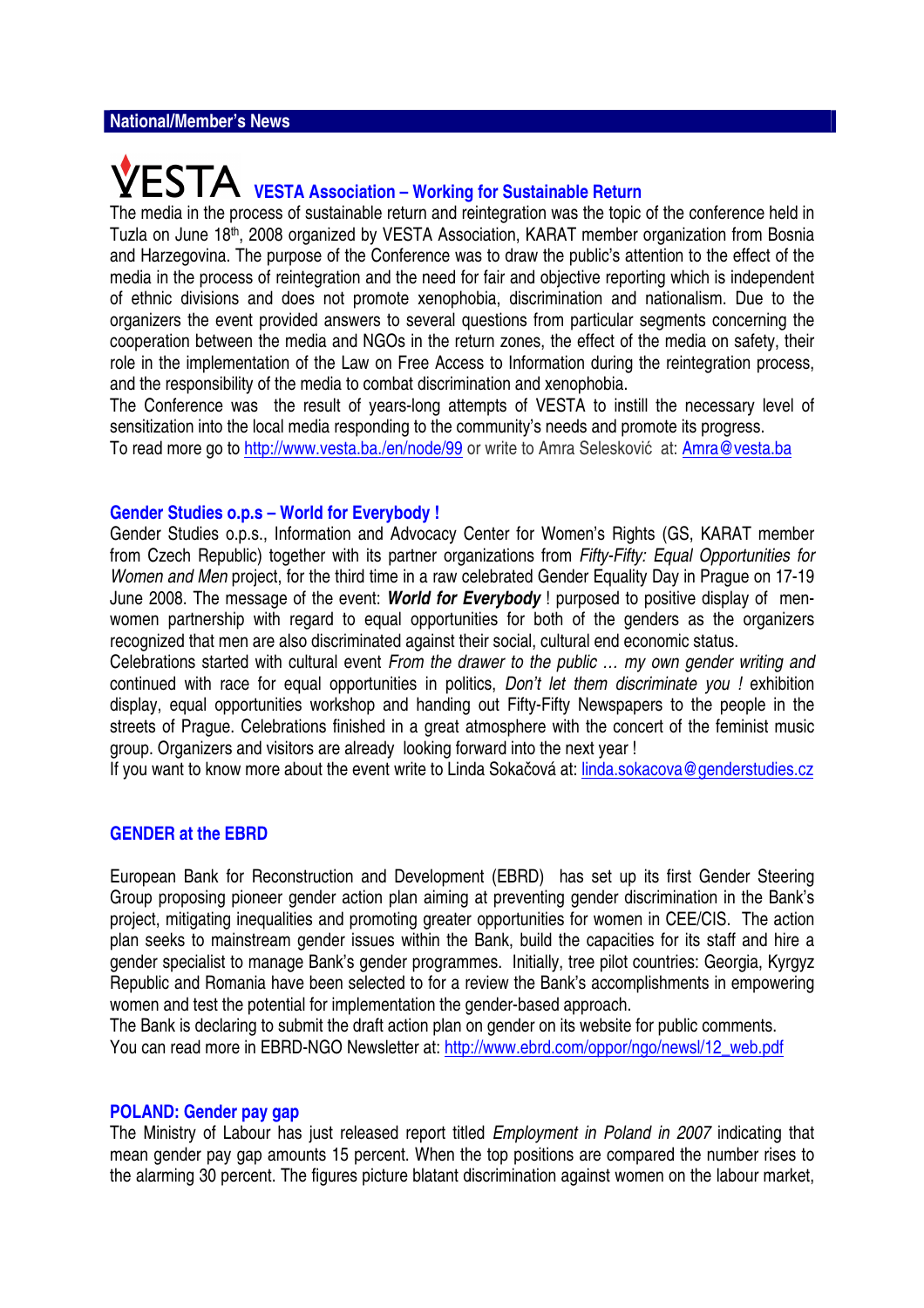but the authors of the report still refer to stereotypes when analyzing gathered data. One of the authors claimed that men earn more as their personal features, for example competitiveness, are more valued by employers. Furthermore, the report indicate that only 20 percent of managers are women. Discrimination affects mostly young women as employers perceive them as prospective mothers. Women face extreme difficulties at workplace when they got pregnant and especially when they want to come back to work after delivery. In this context availability of childcare facilities in Poland needs to be taken into account. There is no enough kindergartens and other daycare opportunities. This problem significantly affects women's economic status in the country. There is also a discriminatory law that does not allow fathers to take paternity leave.

Source: Gazeta Wyborcza Daily, 27/06/2008

#### **TAJIKISTAN: Education for girls**

In Tajikistan, high poverty rates and a return to conservative attitudes toward the role of women in society stifle access to education for girls in the region—especially in the countryside, where approximately 65% of the population live below the poverty line. With little money to spare, families cannot afford to buy school supplies for all of their children, and often choose to educate the boys of the family, considering boys' education to be a better investment than girls'. To address the problem of low female attendance at schools, Eurasia Foundation of Central Asia (EFCA) launched special programme targeting girls with lower chances. It provides vocational trainings at the Center Center, established and equipped with the help from international organizations.

Read more at: www.eurasia.org

#### **EU News**

#### **Gender Equality in ODA of new member states**

Most recent study of aid budgets reveals that new member states fail to sufficiently invest in women in developing countries that stays in stark contrast with EU priorities. The European Commission clearly states that achieving gender equality and empowerment of women are crucial for poverty eradication. International Gender Policy Network (IGPN) indicates, for example, that the Czech Republic did not live up to its promise of allocating 0.33 percent of it gross national income to development aid and also failed to fund projects aimed at empowerment of women. It only spent 0.02 of its national income on development aid. Likewise Czech Republic, other new members states, including Hungary and Bulgaria, aren't keeping up with their pledges. The study covered also eastern European countries that are provided assistance through the European Neighbourhood Policy (ENP) – that is Armenia, Ukraine and Georgia. Although EU remains the most generous donor to Ukraine, only 0.11 percent of EU assistance goes to project specifically targeting women. It is crucial to mention here that women account for the most economically marginalized group in the country and the feminization of poverty is more than clear. The study concludes that there is a burning need for stronger pressure on behalf of the European Commission to prioritize gender equality in the foreign aid budgets administered by new Member States. Source: The PUSH Journal 26/06/2008

#### **Adoption of annual report on human rights**

European Parliament adopted in plenary the report on human rights in the world in 2007. It has been prepared by Italian MEP – rapporteur Marco Cappato. The report examines the compliance with human right but also evaluates the EU's efforts to promote human rights, democracy and the rule of law through its policies. The report has been preceded by consultations with civil society organizations (CSOs). Organization named "No peace without justice" was very much involved in the process. Among others, the report calls upon the Council and the Commission to further promote the ratification of Rome Statue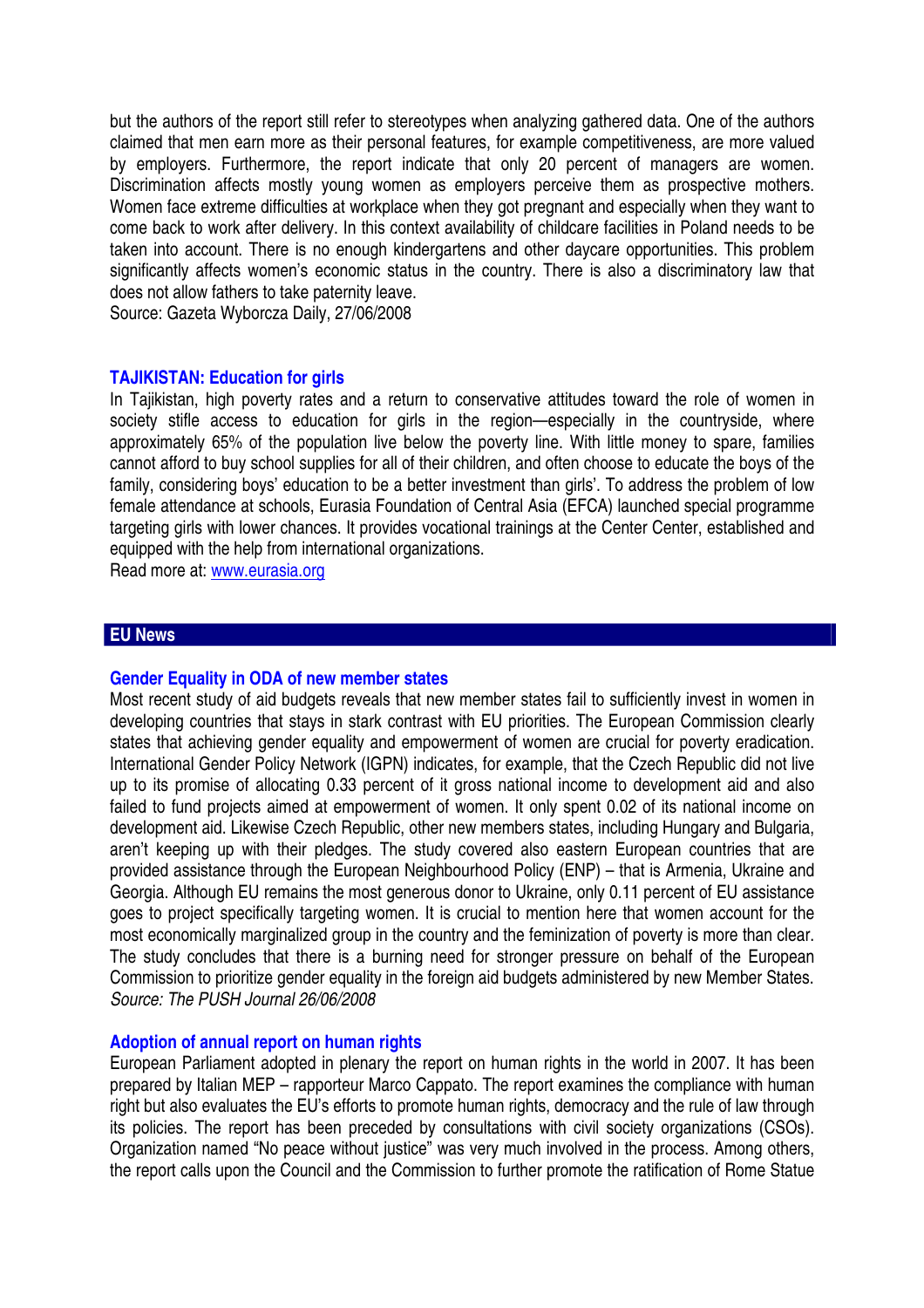of the International Criminal Court (ICC). It has also strong wording on children's rights, especially in terms of armed conflicts and sexual violence. There is also a recognition of women's human rights violation.

More information is available at: http://www.neww.org.pl/en/news/news/1,4380,2.html

# **Discrimination outside labour market**

European Commission takes action to strengthen antidiscrimination policy by adopting a directive on discrimination faced outside the workplace. At the moment more broad approach to the problem of discrimination is missing in the EU as it only has provisions banning discriminatory practices on the labour market. The proposed directive will name discrimination in the access to social security (including healthcare), education, housing, goods and services. It is much more progressive and comprehensive approach in comparison with what we have now. The directive will also ban victimization of marginalized groups. Eurobarmeter indicates that 77 percent of Europeans is in favour of provisions banning discrimination in education. 68 percent is for the ban on unequal access to goods and services. In December 2007, heads of member states have reassured their commitment to scale up response to the problem of discrimination.

Full information is available at:http://ec.europa. eu/social/ BlobServlet? docId=477& langId=en Source: Gazeta Wyborcza Daily, 02/07/2008

# **Other News**

#### **Role of women in development**

The United Nations Division for the Advancement of Women (DAW) is currently working on the 2009 World Survey on the Role of Women in Development, which will focus on "women's control over economic resources and access to financial resources, including microfinance". Your suggestions on resources and materials in this regard, as well as names of experts are highly appreciated. Details on the UN World Survey publications can be found at: www.un.org/womenwatch/daw/public/flagship.htm Please direct all your responses to selcuk@un.org

# **Sexual violence in armed conflicts**

On 19th of June, the UN Security Council adopted landmark resolution 1820, which recognizes sexual violence, especially rape, as a weapon of war and crime against humanity. The document is landmark as it ensures the Council's recognition of sexual abuse in the peace and security policy. It also confirms that fighting sexual abuse is crucial for the maintenance of international peace and security and does not allow to treat this global problem as an isolated issue anymore. The draft resolution has been extensively discussed with civil society organizations (CSOs), that welcomed the initiative but still feel that more scaled up commitment is needed. Resolution 1820 follows up on the UN Resolution 1325 on Women, Peace and Security. Some women's groups claim however that the new resolution does not sufficiently strengthen the provisions of the previous one. The issue gained certain momentum for the Council after the scandalous reports on what has happened to women in the Democratic Republic of Congo and Cote d'Ivoire had been revealed.

For the full text of the resolution go to:

http://www.humansecuritygateway.info/documents/UNSC\_Women-peace-security\_SRES1820.pdf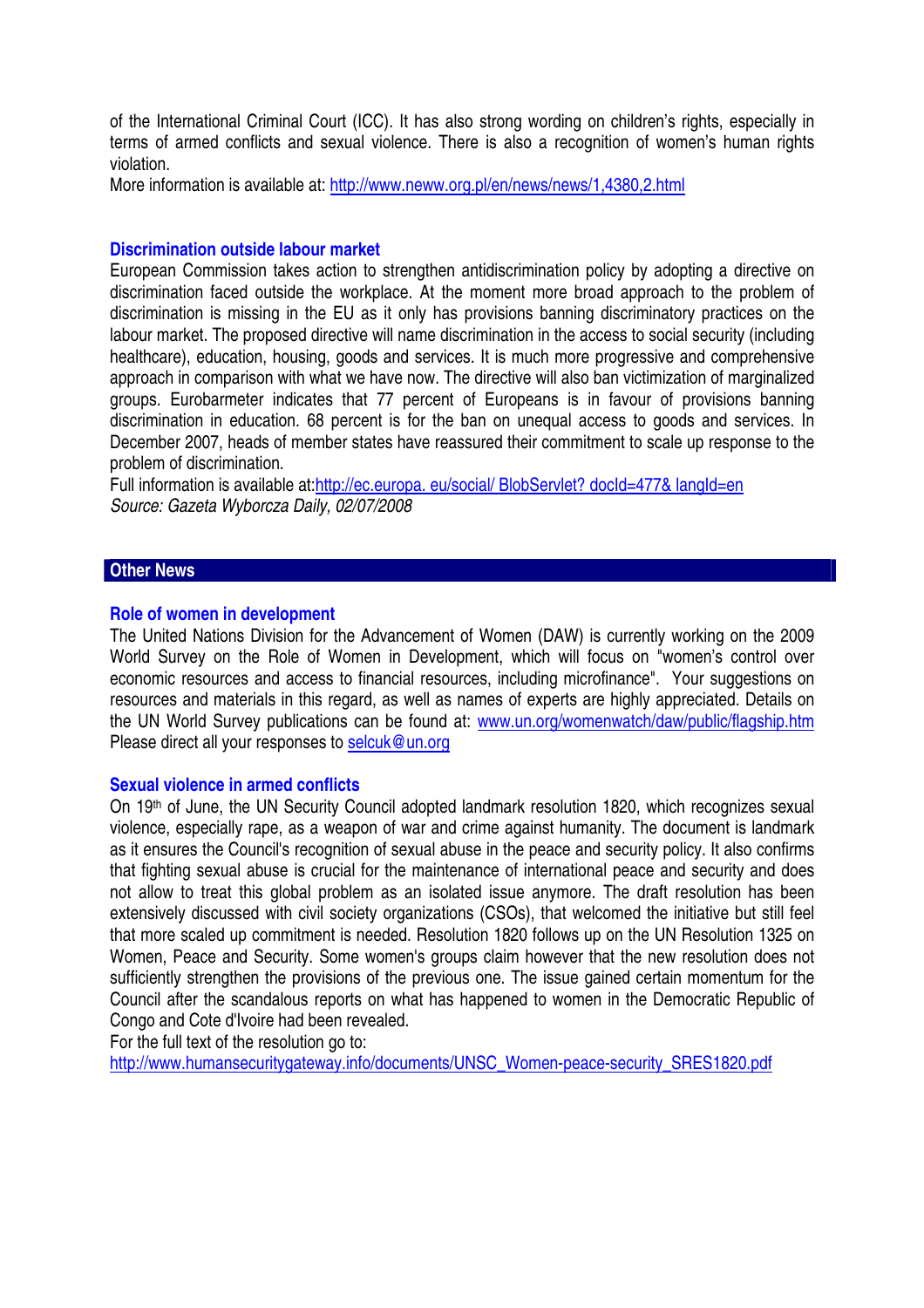# **Information Sharing**

#### **Publication: Gender budgeting in BiH**

The aim of the publication: Suggestions and guidelines for gender sensitive budgeting in Bosnia and Herzegovina issued by VESTA Association in the framework of "Gender sensitive budgeting" project is to give key arguments – based on the detailed analysis of the 5 municipal budgets – justifying the application of the gender budget initiatives to the local and national programs.

To read more go to: http://www.vesta.ba./en/node/104

# **Publications: Equal Opportunities in the Czech Labour Market**

Three publications: Career – Family – Equal Opportunities: Studies on Women and Men in the Czech Labour Market ; Equal Chances as a Competitive Advantage ; HANDBOOK: Employers' Attitudes to Equal Opportunities Policies for Women and Men are the results of the pioneer studies coordinated by Gender Studies o.p.s within the framework of the "Fifty - fifty: Equal Opportunities for Women and Men" project.

You can download the English versions here:

http://www.rovneprilezitosti.cz/admin/upload/0a348316d1/fd29fd9ffb.pdf http://www.rovneprilezitosti.cz/admin/upload/0a348316d1/1428f3e138.pdf http://www.rovneprilezitosti.cz/admin/upload/0a348316d1/97d35cce8f.pdf

# **Research paper: Gender in EU Development Aid for Ukraine**

Monitoring of women's economic, social and political situation in Ukraine, gender analysis of current UE development programs, gender perspective in planned UE Development Policy and the Financial Perspective for the years 2007-2013 are all in the center of the research paper the has just been issues by NEWW. The Paper gives recommendations to UE Commissions, Parliament and UE Member States on inclusion of gender perspective in development policies of UE.

You can download the paper here:

http://www.gendermatters.eu/index.php?option=com\_wrapper&Itemid=103

#### **2008 WIDE Annual Conference**

This year Network Women in Development Europe (WIDE) Annual Conference: **"Feminist Visions for a Just Europe"** will take place in The Hague, The Netherlands on 9-11 October 2008 and will be hosted by WIDE´s National Platform Member -- WO=MEN, Dutch Gender Platform.

The aim of this year´s conference is to examine select European global players´ roles in the world viewed through the lens of women´s rights and gender justice. Its main purpose is to facilitate an envisioning process of social change and gender justice that better serves the interests of women and men living both in Europe and in the West, South and East most influenced by policies related to development, trade, security and/or migration.

Should you be interested to participate write to the Conference Secretariat at:

wideconference2008@wo-men.nl and request for a registration form on or before 01 August 2008. To read more about the conference and download the programme go to: http://www.widenetwork.org/index.jsp?id=380

# **Workshop on gender mainstreaming and diversity management, 10 – 14 November 2008, Berlin**

Successes, resistances, conflicts and needs for further learning, exchange and networking in the European context will be in the focus. Best practice examples from different national background for